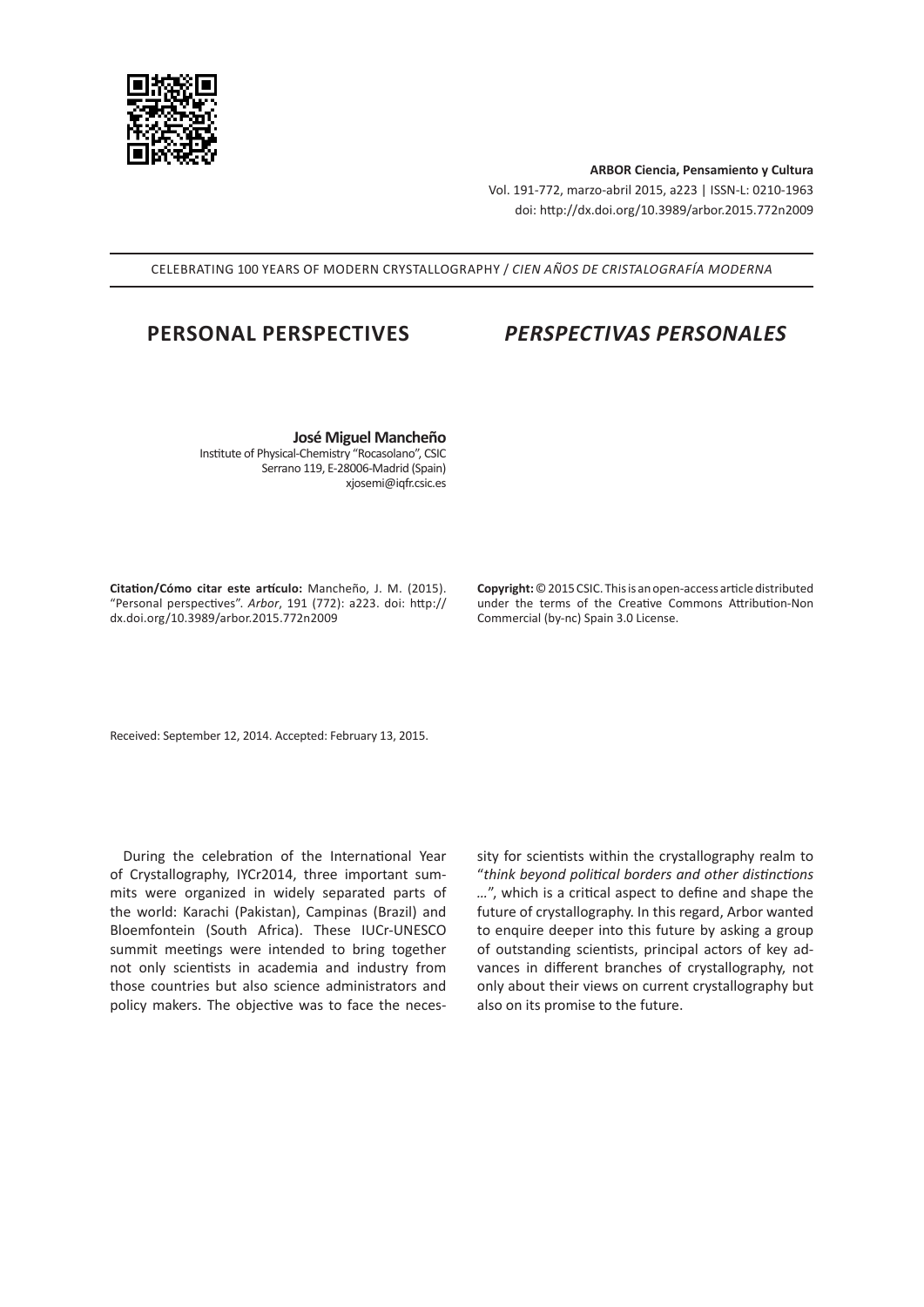

Prof **Paul D. Adams** focuses his research activity on three main areas: computational methods development, accelerator resources for structural biology and bioenergy research. He is very well known for his role in the development of a new software system called PHENIX, for the automated solution of macromolecular structures using crystallographic methods, which recently includes the analysis of neutron diffraction data. One area of interest at the Advanced Light Source is the structural study of large macromolecular machines. More recently, as part of the Joint Bioenergy Institute, he is developing new technologies to improve the conversion of biomass to fuels.

**P.D.A.***: It has been very exciting to be a part of the development of macromolecular crystallography over the last 25 years. Structures that were monumental challenges in the 1980s are now routine and can be solved in minutes. So, is there nothing left to do in X-ray crystallography? Personally, I see a bright future, with many challenges still to be overcome. Over the two decades new computational methods have made it possible to refine atomic models even with very little experimental data. However, a big challenge* 

*remains – how to build atomic models into low resolution maps de novo. I predict important developments in the future, where we learn how to make use of diverse sources of information to construct ensembles of models consistent with the experimental data. There are also exciting new developments in X-rays sources. Free electron lasers have opened up new approaches, with the ability to outrun radiation damage and study nanocrystals. This presents many new opportunities in how to best analyze the raw diffraction patterns, how to exploit experimental phasing, and even the possibility of ab initio phasing. Ultimately crystallography's goal is an atomic model that explains biology or chemistry. I anticipate renewed efforts to go beyond structure and instead probe dynamics and correlated motions in molecules, for example by making use of diffuse scatter. Finally, we have a great history of adopting whatever methods enable us to solve difficult problems. Cryo-electron microscopy will therefore undoubtedly play a major role in our future*.

#### **Paul D. Adams**

Lawrence Berkeley National Laboratory, One Cyclotron Road, MS64R0121; Berkeley, CA 94720, USA Department of Bioengineering, University of California Berkeley, Berkeley, CA 94720, USA [pdadams@lbl.gov](mailto:pdadams@lbl.gov)



Prof **G. R. Desiraju** was President of the International Union of Crystallography from 2011 to 2014. His research in crystallography has been directed to the analysis of the factors that determine the crystal structure of a small organic molecule and whether or not one can predict such crystal structures using experimental, computational, or database-related methods. These goals constitute a part of the subject of crystal engineering. This subject today also has come to include an understanding of the process of crystallization. Not surprisingly, he has been very active during the IYCr2014. His main personal goal was "… *to reinforce a sense of group identity and to convey their enthusiasm for this remarkable subject to the larger scientific community …"*.

**G.R.D.***: The occasion of the International Year of Crystallography (IYCr2014) prompts one to think about the future of this field of science. Crystallography is to some the study of the external and internal structure of crystals, while to others it is an imaging technique par excellence. I can visualize the most promising of scenarios for this evergreen subject. For chemists, crystallography will be used in conjunction with spectroscopy and computation to obtain the structures of systems that are becoming more complex and diverse. As a part of this structural endeavour, space and time resolved crystallography will be used along with synthesis and dynamics to study chemical reactions and processes, the most obvious of them being crystallization itself, the mechanistic elucidation of which is the Holy Grail of the subject of crystal engineering. Biologists will use crystallography as a means of achieving a more quantitative approach to systems biology. Phenomena of the greatest importance will be investigated and will lead to surer methods of drug design and development. I can visualize an enhanced emphasis on the study of smaller, less ordered, lower dimensional crystalline domains, and concomitantly the growing importance of large facilities with ever more intense X-ray sources. It is also likely that we will see a greater and more general use of electron and neutron diffraction. Methods will be developed to handle vast amounts of crystallographic data with scientists from remote locations synergizing experimental and computational data so that one may obtain a composite knowledge of increasingly complex forms of matter*.

### **G. R. Desiraju**

Solid State and Structural Chemistry Unit. Indian Institute of Science. Bangalore [gautam.desiraju@gmail.com](mailto:gautam.desiraju@gmail.com)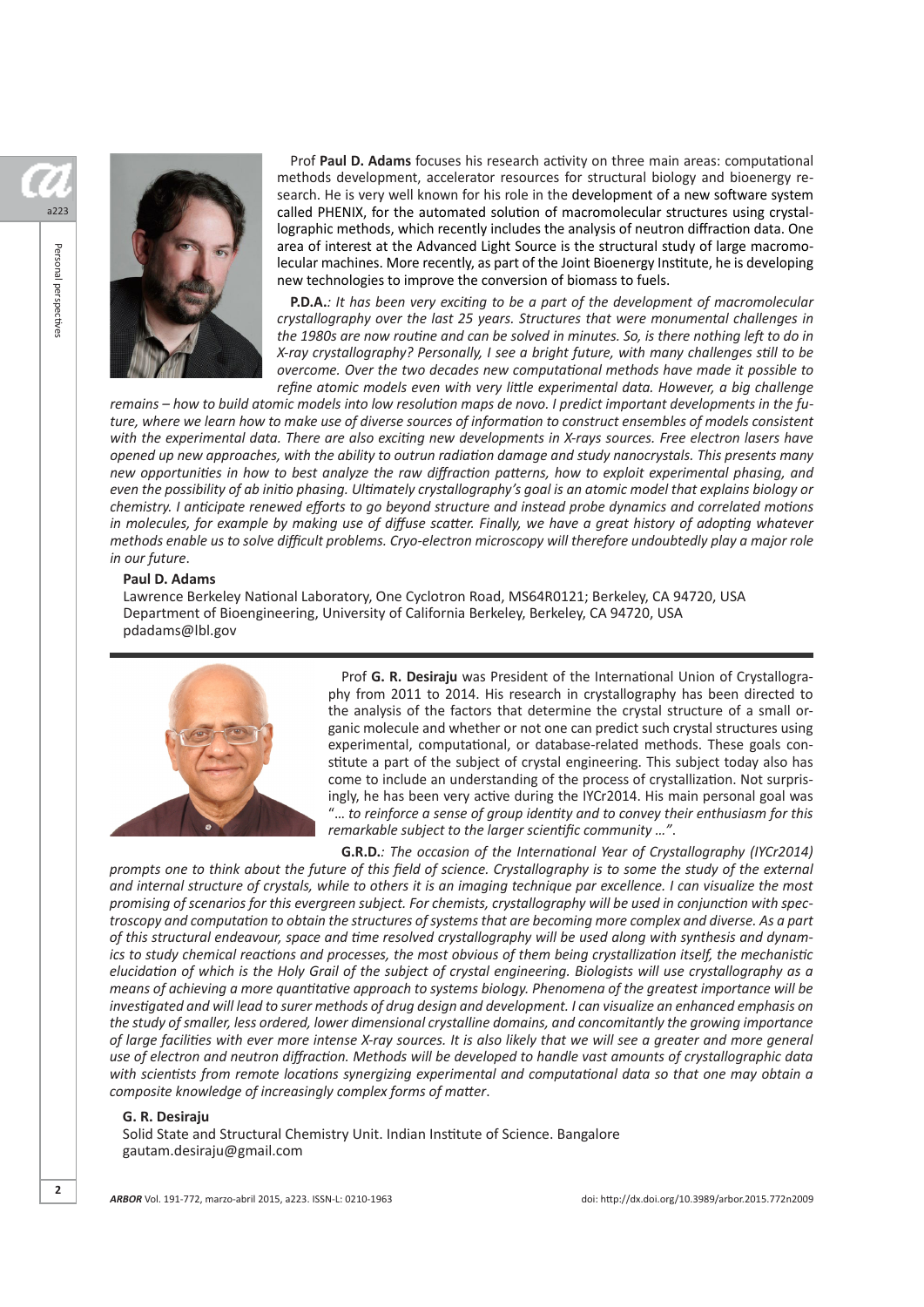

Prof **S. Larsen** was General Secretary and Treasurer of the International Union of Crystallography from 1995 to 2005 and President from 2008 to 2011. Her scientific research interests are vast and cover biological crystallography, charge density, chemical crystallography, hydrogen bonding, and more specifically the relations between structure and function.

**S. L.***: For almost 50 years I have been active in crystallography, and I am pleased to have this opportunity to reflect on the present state and future of crystallography. The development of instrumentation, computers and advanced software has made it possible within hours to obtain structural information on crystalline materials that earlier would have taken months/years, and crystallography has become an integral part of most sciences, e.g. a chemist can now get the most detailed information on a compound a couple of hours after it has been prepared and crystallized. The large research infrastructures, synchrotrons and neutron sources have also had a great impact on crystallographic science to the extent that* 

*it is fully justified to say that synchrotron radiation has revolutionized structural biology. Earlier crystallography was mainly associated with diffraction experiments, but the large infrastructures have opened for a wider use of X-rays and neutrons in spectroscopy, small angle scattering and reflectivity measurements significantly enlarging the scope of crystallography to become the science with X-rays, electron and neutrons that provide structural information. The impact of X-ray Free Electron Lasers on crystallography that has happened the last years will surely increase in the future. With all this growth and diversity of crystallography the education and training of young scientists becomes increasingly important.* 

*The IUCr congress in Madrid 2011, the successful operation of the ALBA synchrotron, and three out of four gold medals in the crystal growing contest held during the IYCr illustrate the strong position of crystallography in Spain. It*  is my hope that this monograph with contributions from internationally leading Spanish crystallographers will give *insight and inspiration to the crystallographic community*.

## **Sine Larsen**

Professor University of Copenhagen. Department of Chemistry, University of Copenhagen [sine@chem.ku.dk](mailto:sine@chem.ku.dk)



The main research activities of Prof **K. Diederichs** are dedicated to the development of X-ray structure solution methods and their application, analysis of radiation damage, protein structure analysis and prediction (homology modelling, threading and *ab initio*), inverse problems in Biology like phase problem in crystallography and protein folding, among others. For the protein crystallographers, his name is inseparable from *XDS*, together with W. Kabsch.

**K.D.***: Crystallography has come of age: 100 years ago, William and Lawrence Bragg received the Nobel Prize in Physics "for their services in the analysis of crystal structure by means of X-rays". The discipline has influenced almost every branch of Natural Sciences, and its techniques regularly unveil Nature's secrets, as anybody can witness in the weekly issues of Science and Nature. But all that glitters is not gold. Some of the concepts developed decades ago now need revision. For example, analysis of crystallographic data quality is still somewhat fixated on values of Rmerge (also called Rsym), and the distinction between accuracy and precision, as well as* 

*indicators of unmerged data precision and those of merged data precision is only now starting to be accepted in the community. But scientists are human beings whose opinions and judgements - although they think they are rational! – also depend on those of their peers. Thus, changes need some time, but are needed and, once accepted, will enable further progress. So, where is the field heading? Producing X-rays ten orders of magnitude stronger than synchrotron beams, X-ray Free Electron Lasers will allow us to do experiments we could never dream of. In the short term, this should allow time resolution at the femtosecond scale; in the long run, we may be able to obtain diffraction images from - ultimately - single molecules. Even the phase problem may be conquered: the development of quantum computers will enormously change our capabilities for computation – not only in Crystallography!* 

# **Kay Diederichs**

Fachbereich Biologie, Universität Konstanz Box M647, D-78457 Konstanz <Kay.Diederichs>[@uni-konstanz.de](uni-konstanz.de)